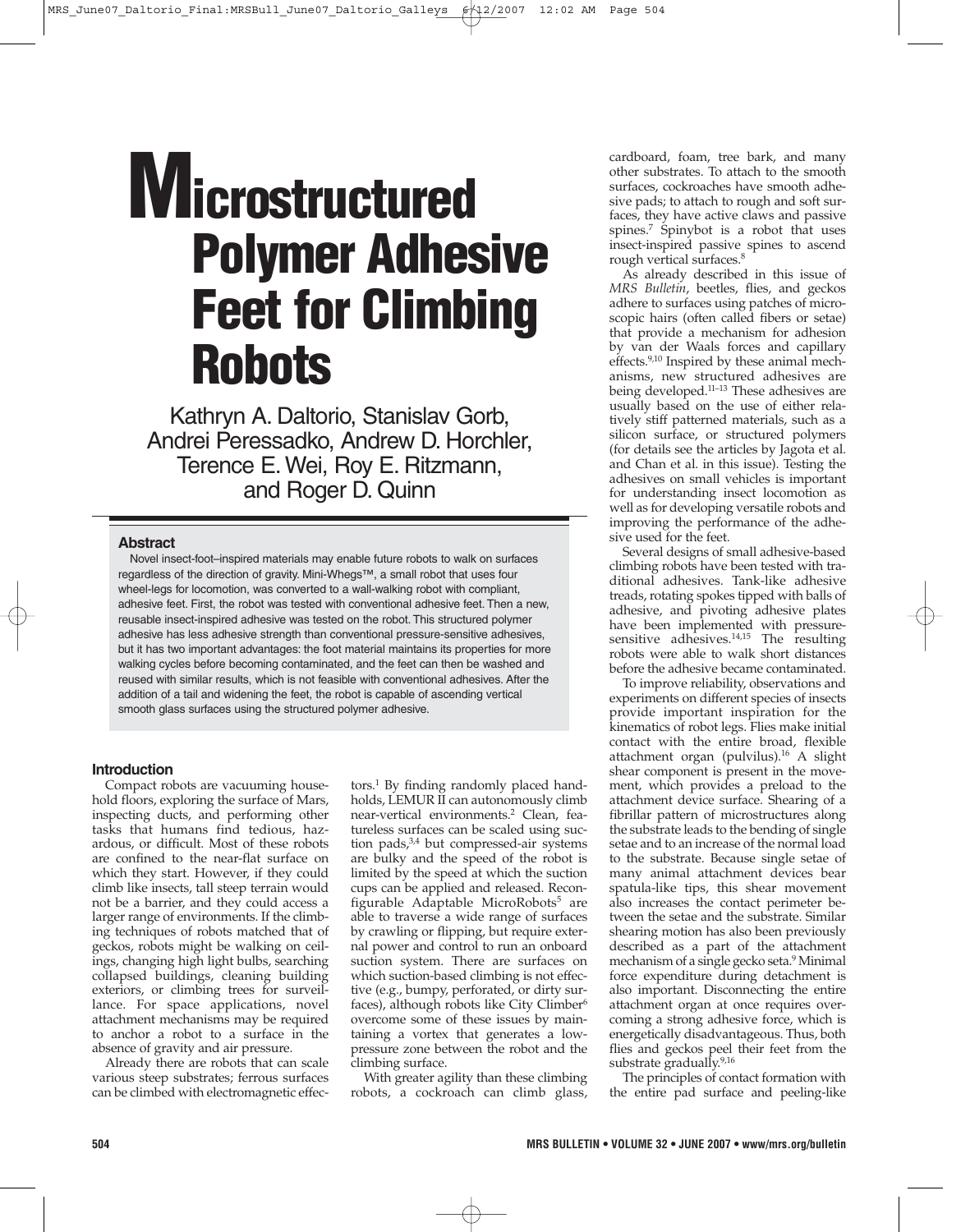detachment were designed into a Mini-Whegs™ robot with climbing ability (Figure 1). Whegs™ are a series of robots that have a single propulsion motor that drives their multispoke wheel-leg appendages.<sup>17,18</sup> The original Whegs has six wheel-legs, while Mini-Whegs has only four. The spokes allow Whegs robots to climb over larger obstacles than a vehicle with similarly sized wheels. PROLERO<sup>19</sup> and later RHex,<sup>20</sup> both of which preceded Whegs, walk using singlespoke legs driven by separate motors. Their gaits can be adjusted actively by their control systems.

The power-autonomous, radio-controlled robot used in the climbing tests described here is Mini-Whegs7  $(5.4 \text{ cm} \times 8.9 \text{ cm}, 87 \text{ g})$ , which has four spokes on each of its four wheel-legs.<sup>21</sup> A foot made of flexible material is bonded to the end of each spoke and acts as a hinge between the foot and spoke. The feet contact the substrate, bend as the wheel-leg turns, peel off the substrate gradually, and spring back to their initial orientation for the next contact. We first demonstrated that this robot could climb glass walls and ceilings using standard pressure-sensitive adhesives (PSAs).22 However, PSA feet become contaminated with dirt, causing a loss of adhesive properties, and must be replaced often. Next, we investigated a reusable, biologically inspired structured adhesive for the feet of a modified Mini-Whegs to enable it to climb walls.<sup>23</sup>

## **Biologically Inspired Adhesives**

We tested two polymer samples, one with a smooth flat surface and the other with a biologically inspired surface structure (Figure 2). Both samples are made of two-compound, polymer poly(vinyl siloxane)  $(\angle PVS)$ .<sup>11</sup> This polymer was chosen for its excellent molding properties and low surface energy. The Young's modulus *E* of the bulk polymer is 2.5–3 MPa.13 The surface energy was calculated according to the method of Wu<sup>24</sup> from the contact angles of distilled water, diiodomethane, and ethylene glycol measured with an OCA-20 contact angle measurement device (Dataphysics GmbH). PVS is a highly hydrophobic material, and the contact angle of distilled water on its surface was 112°. The surface energy of PVS was 16.1 mJ/m<sup>2</sup> (dispersion component  $\gamma_d = 13.1 \text{ mJ/m}^2$ , polar component  $\gamma_p = 3 \text{ mJ/m}^2$ ). The smooth samples (thickness, 0.4 mm) were molded from a clean glass surface. The structured samples were obtained from the company Gottlieb Binder GmbH & Co. KG. The base thickness of the structured sample was approximately 0.4 mm. The protrusions were about 100 µm high and about 40 µm in diameter. The structure was inspired by our previous work on insects.10,11 The shape and size of the outgrowths were similar to those described in male beetles from the family Chrysomelidae, which demonstrate excellent adhesive properties.

The tangential forces (i.e., traction) were compared for 15-mm-wide  $\times$  35-mm-long samples of the flat and structured PVS material attached to a steel needle. A 10.5 cm-long thread connected the protruding ends of the needle to the force sensor. At a constant speed of 1.47 mm/s, the samples were pulled along flat smooth glass that was first cleaned with alcohol and deionized water and dried with a nitrogen jet. Forces were measured with a piezoelectric force transducer (FORT 1000 combined with an electric control system ADC MP100) and force–time data were transferred to a computer, visualized, and processed with AcqKnowledge 3.7.2 (BIOPAC Systems Inc.). Typical force–time plots for the flat and structured surfaces are shown in Figures 3a and 3b, respectively. The flat sample exhibits typical stick-slip behavior with a maximum force of 1300 mN and zero minimal force. In contrast, the mean traction force for the structured sample is 530 mN (standard deviation,  $41 \text{ mN}$ , and the maximal force is 600 mN.

Traction between the flat sample and the substrate is very sensitive to even the



Figure 2. Scanning electron microscopy images of the structured adhesive used in the experiments described in this article. (a) Single microstructures of the structured poly(vinyl siloxane) (PVS) surface in contact with the glass surface. (b) Structured PVS surface viewed from above, showing the hexagonal pattern of microstructures.



Figure 1. Mini-Whegs7<sup>TM</sup> (5.4 cm  $\times$  8.9 cm, 87 g) on vertical glass (a) with adhesive tape feet and (b) with poly(vinyl siloxane) microstructured polymer feet and 25-cm-long tail (not shown).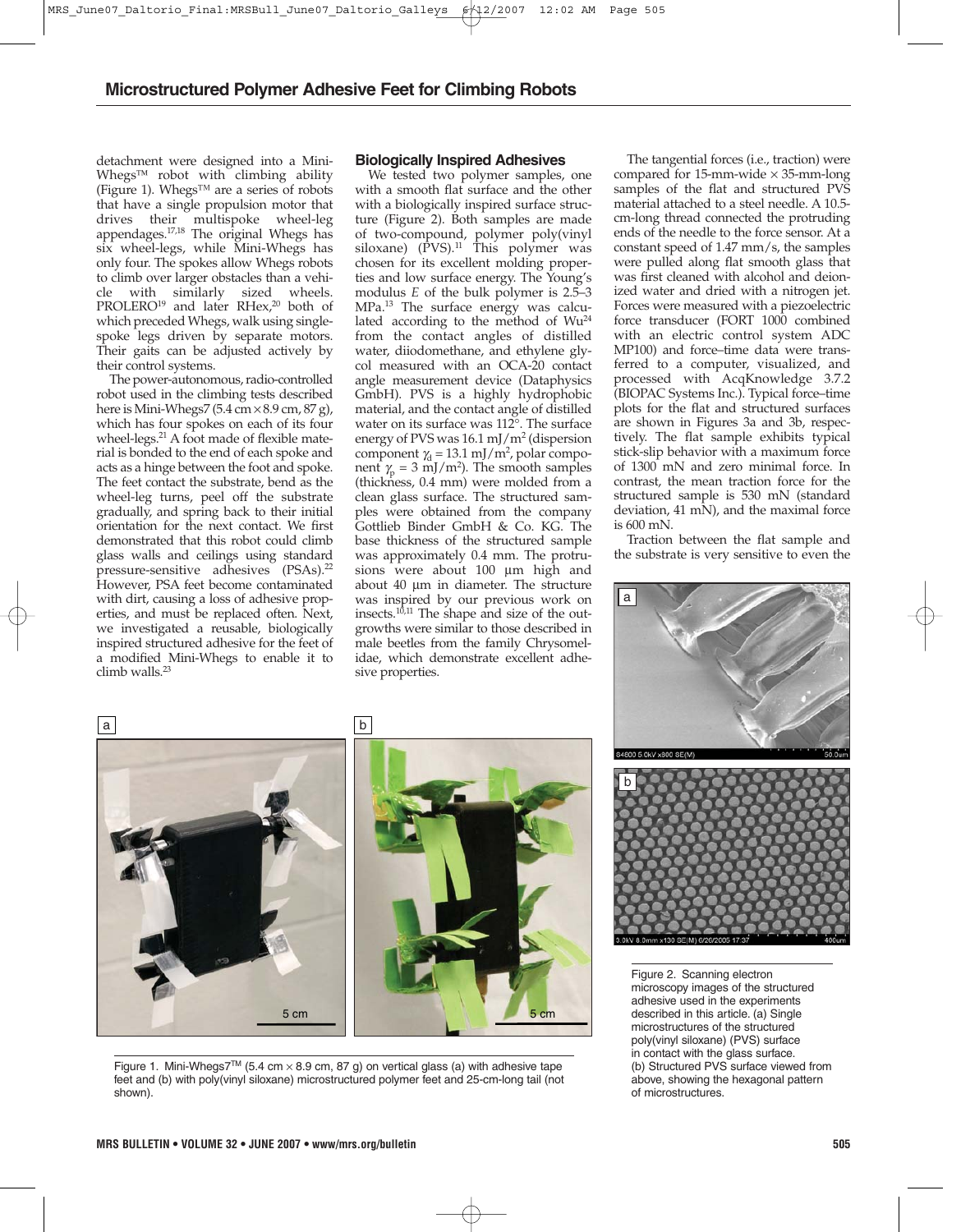

Figure 3. Traction test results for (a) flat and (b) structured polymer samples. The flat sample shows a strong stick-slip, whereas the structured sample demonstrates rather smooth sliding.

slightest contamination. After a series of 3–4 trials, the flat sample produced little traction, while the structured sample could be tested repeatedly, losing friction only after hundreds of cycles. Cleaning with water recovers the traction ability of both samples. In summary, the structured material has a lower maximum traction force, but has the advantages of not exhibiting stick-slip and being less sensitive to contamination.

To characterize the adhesive properties, peel testing was performed. Peeling is the delamination of a thin film from the substrate under action of a loading force *F* acting under an angle θ to the substrate. In the experiment, the peeling force needed for delamination of the polymer adhesive (flat and structured) was measured.

Flat and structured PVS samples (25 mm wide) were attached to a clean smooth glass surface in a horizontal position and loaded with a weight. Then, the tilt angle of the glass was increased by steps of 2.5° until peeling was observed (Figure 4a). The normalized equilibrium force *F*/*b* was plotted versus the peeling angle θ (Figure 4b). The Kendall model of peeling was applied to estimate the adhesion energy:<sup>25</sup>

$$
\left(\frac{F}{b}\right)^2 \frac{1}{2Ed} + \left(\frac{F}{b}\right)(1-\cos\theta) - R = 0,\tag{1}
$$

where *F* is the peeling force, *d* is the thickness of the adhesive, *b* is the width of the tape, *E* is the elastic modulus of the film material, θ is the peeling angle, and *R* is

the energy required to fracture a unit area of an interface. The adhesion energy *R* for the structured material was  $0.90$  J/m<sup>2</sup> and  $0.49$  J/m<sup>2</sup> for the flat material. These tests demonstrated that structuring does benefit the polymer's adhesion at this range of peeling angle. Similar testing of new Scotch® adhesive tape yields approximately 10 times the adhesion energy of the structured polymer. While the structured polymer does not have the adhesive strength of Scotch tape, the polymer has advantages in that it does not become contaminated quickly and can be washed.

#### **Robotic Climbing Failure Modes**

There are two fundamental modes of failure for a surface-climbing robot. First, the robot can slip along the substrate because of insufficient tangential (traction) forces. Second, there may be insufficient normal (adhesive) forces, causing the robot to tumble away from the wall. Support behind the rear axle (e.g., a tail) can reduce the likelihood of tumbling while increasing the tendency of slipping.

The vehicle falls backward from the wall when the feet on the front axle are not tenacious enough to support the normal force, *N*<sub>1</sub>, required to balance the moment of the weight. By summing moments about the rear foot contact point (Figure 5a), the mag-



Figure 4. (a) Diagram of the peeling experiment. (b) Normalized equilibrium force,  $F/b$ , versus peeling angle, θ, for flat and structured materials. Dashed lines indicate fit corresponding to Kendall's model of peeling.<sup>2</sup>



Figure 5. Free-body diagrams of (a) robot without tail and (b) robot with tail on vertical surface. Forces on the robot are shown as red arrows. N is normal forces, T is tensile force, W is the weight, <sup>a</sup> is the wheelbase, and h is the leg length.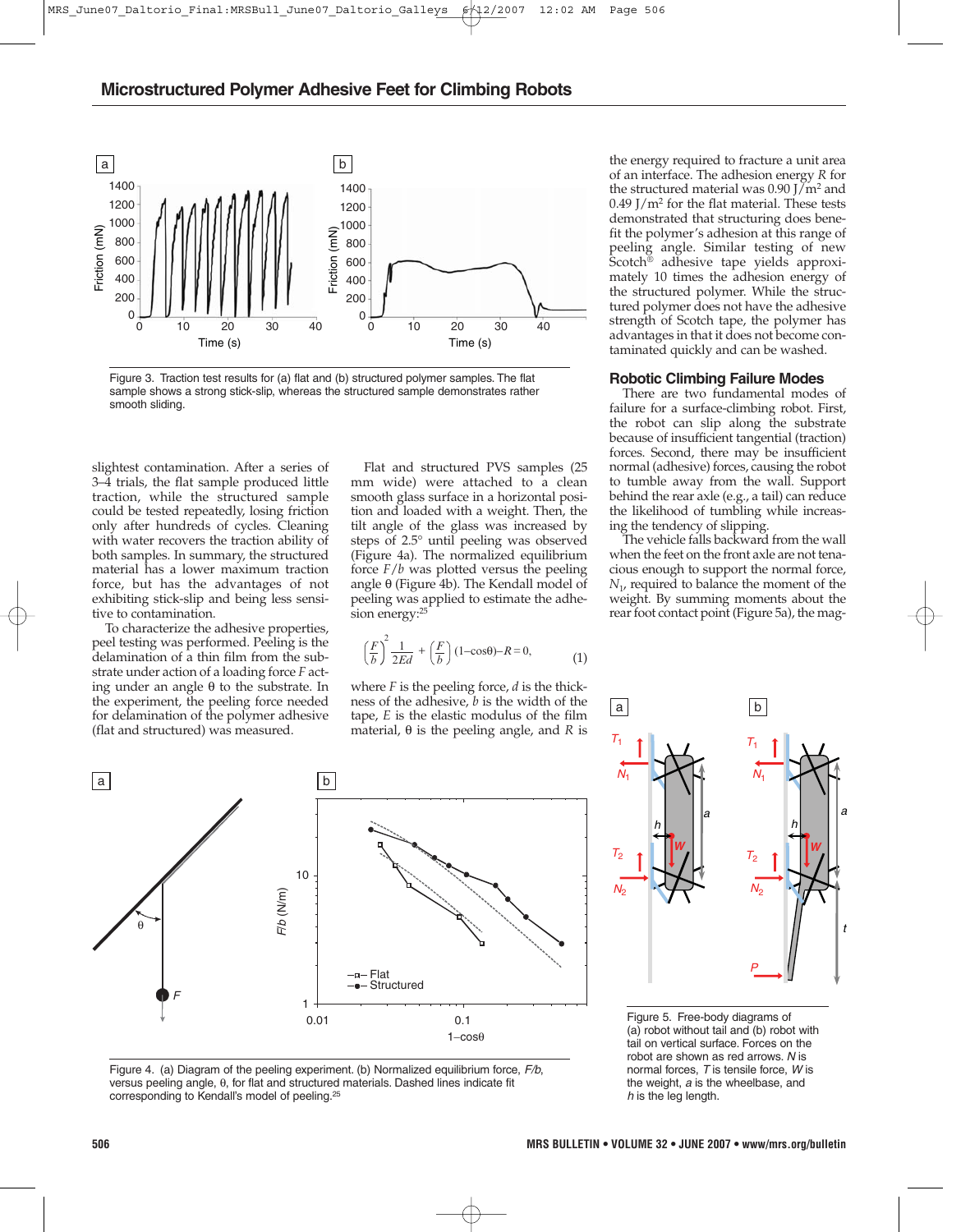nitude of  $N_1$  for a vehicle without a tail of weight *W* is

$$
N_{1_{\text{No Tail}}} = \frac{hW}{a} \text{ (tensile)}.
$$
 (2)

Therefore, 0.23 N of normal force is required to support the 87 g robot with a wheelbase of 7 cm and leg length of 1.9 cm. Because the supportable normal force decreases with peeling angle, the critical position occurs when the wheel hub on one side has just peeled up one foot and has not yet applied the next foot. At that instant, the foot on the other side of the axle must be capable of supporting the moment of the robot's weight. Otherwise, the robot will rotate away from the wall, inhibiting proper foot placement. Because the feet are 4° out of phase, this should occur when the foot currently peeling is parallel to the substrate. A video of the robot with PSA feet shows that the average peeling angle at that instant is  $60^{\circ}$  (SD =  $\overline{5}^{\circ}$ , number of measurements  $n = 6$ ). Using Equation 1, the force per unit width for the structured polymer is 0.018 N/cm. The component in the normal direction is 0.016 N/cm, which would require the feet to be at least 14 cm wide.

However, if a tail is added, the normal force *P* at the tail/wall contact point can aid the adhesive in countering the moment of the weight. By summing the moments about the rear foot contact point (Figure 5b), the required adhesive force from the front feet is

$$
N_{1_{\text{With Tail}}} = \frac{hW - tP}{a} \text{ (tensile)},\tag{3}
$$

where *t* is the length of the tail. Thus, a robot with a tail will require less normal force to prevent it from tumbling backwards on a substrate, assuming a lightweight tail.

The disadvantage of the tail is that it tends to decrease the traction forces that prevent the robot from slipping. For most interfaces, the tangential forces are largest when the normal forces are most compressive. For the robot without a tail, the rear normal force,  $N_2$ , will always be equal and opposite the front normal force,  $N_1$  (as given in Equation 2):

$$
N_{2_{\text{No Tail}}} = \frac{hW}{a} \text{ (compressive)}.
$$
 (4)

For a robot with a tail, the sum of the forces  $N_1$  and  $N_2$  must be equal and opposite to *P*, and from Equation 3:

$$
N_{2_{\text{With Tail}}} = \frac{hW - (a+t)P}{a} \text{(compressive)}.
$$
 (5)

Thus,  $N_2$  with a tail is always less than without a tail. If the tail is long and stiff enough,  $N_2$  can actually be in tension. Reducing the contact force decreases the available traction, which may cause the robot to slip.

#### **Robot Performance**

The performance with Scotch tape demonstrates the potential of future adhesive climbing robots. With tape, no tail was needed and the robot (87 g) was able to climb reliably enough to test steering, obstacle climbing, and ceiling walking. The vehicle walked up, down, and sideways on vertical planes of glass using Scotch tape feet. Further, the robot walked inverted across the underside of a 30-cmlong horizontal surface. The vehicle also demonstrated successful transitions from the floor to a vertical wall and from a wall to the floor. Currently, it is possible to steer the robot while it is climbing on a vertical surface but only gradually. In a test to demonstrate climbing distance, the robot ascended a 70 cm vertical surface four consecutive times at a speed of 5.8 cm/s without falling—a total of 280 cm. Afterwards, the robot fell with increasing frequency as the tape became dirty or damaged.<sup>22</sup>

After the 1.6-cm-wide tape was replaced with pieces of structured PVS adhesive of the same size and the batteries were moved off-board, the 76 g robot was able to climb an incline of  $50^{\circ}$  but fell backwards from the substrate at higher angles. The batteries were removed to reduce weight and thereby reduce the amount of attachment force that was needed. Power for the drive motor was provided offboard. By adding a 6.6 cm tail and widening the front feet to 2.6 cm, the robot (at 110 g) was able to scale a 60° incline reliably. It scaled the entire length of the incline (39 cm) at a speed of 8.6 cm/s. The robot made 13 similar-length runs without falling and without requiring washing. Reversing the driving direction on the wall resulted in the robot falling and then catching itself on the substrate.26

By lengthening the tail to 25 cm and widening the back feet to 2.6 cm, the robot (at 132 g) was able to climb a vertical glass surface (see Figure 1b). With the longer tail and widened feet, the robot could be placed on a vertical surface and rest indefinitely. However, walking on the vertical surface was less reliable than with the tape: the robot slid or lost traction on the substrate in 44% of the trials ( $n = 16$ ). In the trials in which the robot did make forward progress, the robot walked an average of 18 cm. The longest walk was 58 cm (the entire length of the surface) at 2.3 cm/s. The structured PVS feet

retained their traction and adhesive properties for several hours of testing and could be renewed by washing with soap and water.26

#### **Future Improvements**

Mini-Whegs can walk for short distances on clean glass walls and ceilings using PSA feet because of the strong adhesive properties of the PSA. However, within minutes, the PSA becomes contaminated, preventing the robot from climbing further. The structured PVS material used in this research produces an order of magnitude less adhesive force per unit area than PSAs, but is more resistant to contamination and can be cleaned and reused for hours. After a tail was added, the robot with structured PVS feet could climb a vertical wall.

The ability to transition between orthogonal surfaces, steer, and overcome small obstacles is feasible for a robot with compliant adhesives, as demonstrated by trials in which Scotch tape was used. A lighter robot would require less adhesion, making it easier for the robot to stay affixed to the substrate and allowing for more complex maneuvers. In addition, a lighter robot may not need a tail, which can get in the way during transitions between surfaces of different inclinations. With a body flexion joint, as observed in various walking animals, the robot might even be able to make transitions around more difficult external angles.<sup>27</sup> The addition of anisotropic frictional material on the lower tail surface, where the normal forces are compressive, may reduce the tendency of the robot to slip down the substrate. Some geckos have adhesive tails<sup>28</sup> that may provide similar function.

Whereas the current robot is only able to walk vertically on clean smooth surfaces, a practical climbing robot would need to be able to traverse other surfaces as well. To achieve this, sharp claws or insect-like spines could be added to penetrate soft substrates or catch on asperities. The combination of different attachment mechanisms is common among insects and geckos. The robot Spinybot has already demonstrated that arrays of properly applied spines can take advantage of surface roughness to hold a robot on stucco and concrete walls.<sup>8</sup> When combining multiple attachment mechanisms on the same robot, it is important that the adhesive not become contaminated on these other surfaces. In addition, the application of the different attachment mechanisms must not interfere with each other. On Mini-Whegs, adding a pair of sharp metal spines to the feet enables the robot to climb steep (up to 60°) inclines of